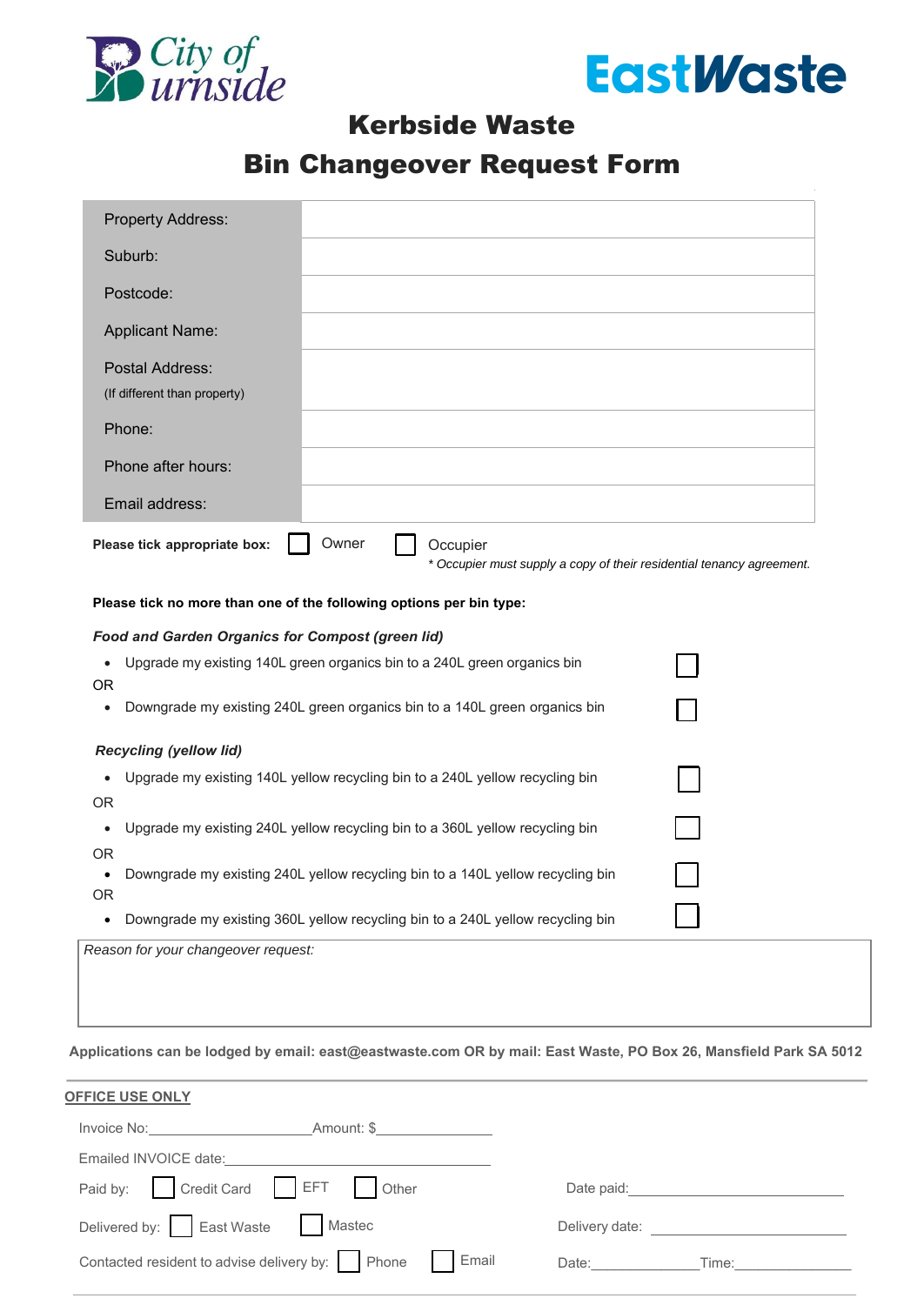



# Kerbside Waste Bin Changeover Request Form

#### **Terms and Conditions**

- The bin(s) remains the property of The City of Burnside.
- Changeover of bin size is subject to approval and will be carried out at Council's discretion.
- The City of Burnside Kerbside Waste Management Policy forms part of the Conditions of waste bin provision. Copies of the policy are available from [www.burnside.sa.gov.au o](http://www.burnside.sa.gov.au/)r by request to Council/East Waste.
- Payment in full of the applicable fees and charges (see over page) prior to requested changeover of bin/s.

I, the undersigned, agree to the above Terms and Conditions and accept the fees and charges involved. I have read and understood the *Kerbside Waste Management Policy*.

Signed: **Dated:** Dated:

**Applications can be lodged by email: [east@eastwaste.com](mailto:east@eastwaste.com) OR by mail: East Waste, PO Box 26, Mansfield Park SA 5012**